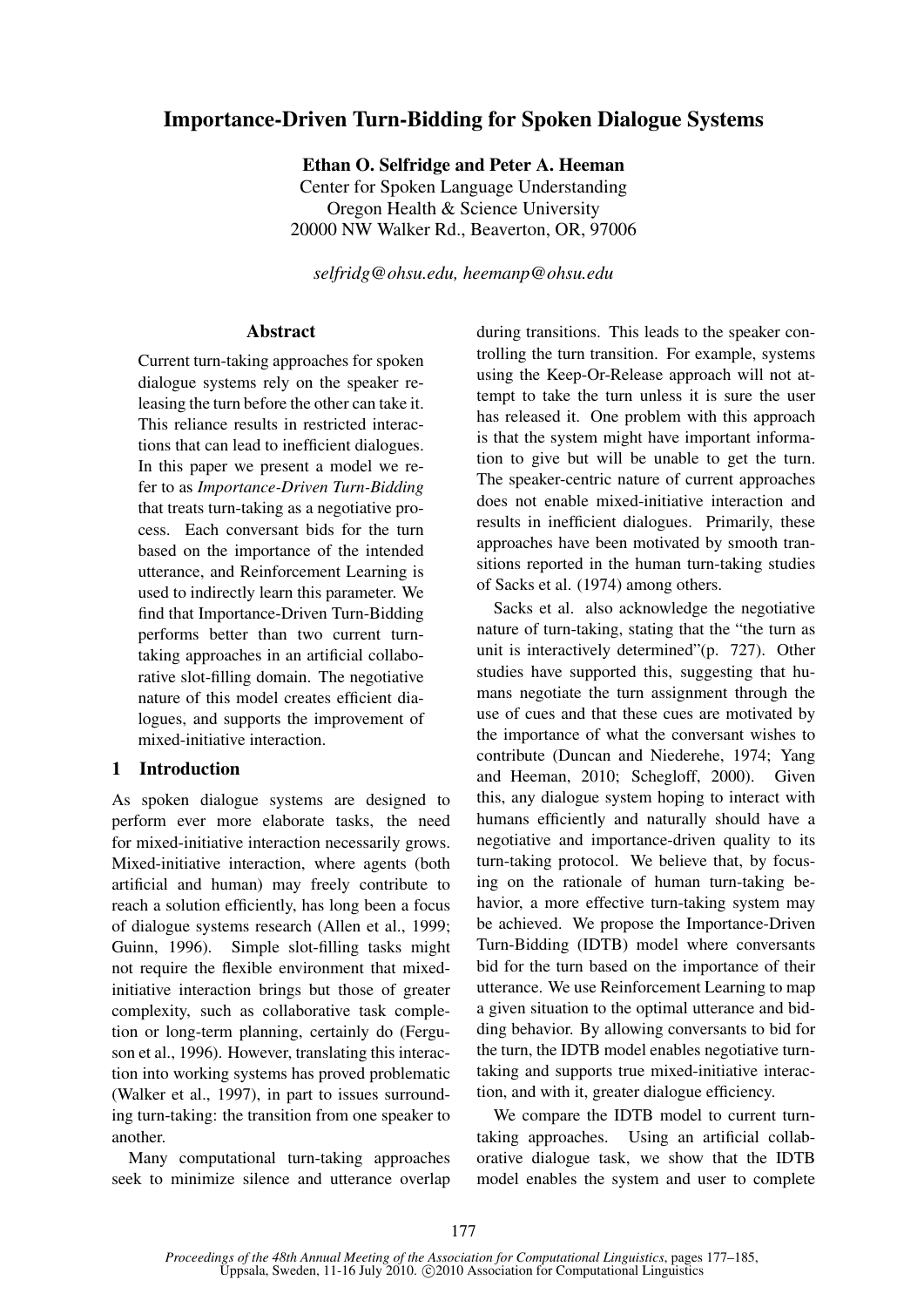the task more efficiently than the other approaches. Though artificial dialogues are not ideal, they allow us to test the validity of the IDTB model before embarking on costly and time-consuming human studies. Since our primary evaluation criteria is model comparison, consistent user simulations provide a constant needed for such measures and increase the external validity of our results.

# 2 Current Turn-Taking Approaches

Current dialogue systems focus on the release-turn as the most important aspect of turn-taking, in which a listener will only take the turn after the speaker has released it. The simplest of these approaches only allows a single utterance per turn, after which the turn necessarily transitions to the next speaker. This Single-Utterance (SU) model has been extended to allow the speaker to keep the turn for multiple utterances: the Keep-Or-Release (KR) approach. Since the KR approach gives the speaker sole control of the turn, it is overwhelmingly speaker-centric, and so necessarily unnegotiative. This restriction is meant to encourage smooth turn-transitions, and is inspired by the order, smoothness, and predictability reported in human turn-taking studies (Duncan, 1972; Sacks et al., 1974).

Systems using the KR approach differ on how they detect the user's release-turn. Turn releases are commonly identified in two ways: either using a silence-threshold (Sutton et al., 1996), or the predictive nature of turn endings (Sacks et al., 1974) and the cues associated with them (e.g. Gravano and Hirschberg, 2009). Raux and Eskenazi (2009) used decision theory with lexical cues to predict appropriate places to take the turn. Similarly, Jonsdottir, Thorisson, and Nivel (2008) used Reinforcement Learning to reduce silences between turns and minimize overlap between utterances by learning the specific turn-taking patterns of individual speakers. Skantze and Schlangan (2009) used incremental processing of speech and prosodic turn-cues to reduce the reaction time of the system, finding that that users rated this approach as more human-like than a baseline system.

In our view, systems built using the KR turntaking approach suffer from two deficits. First, the speaker-centricity leads to inefficient dialogues since the speaker may continue to hold the turn even when the listener has vital information to give. In addition, the lack of negotiation forces the turn to necessarily transition to the listener after the speaker releases it. The possibility that the dialogue may be better served if the listener *does not* get the turn is not addressed by current approaches.

Barge-in, which generally refers to allowing users to speak at any time (Ström and Seneff, 2000), has been the primary means to create a more flexible turn-taking environment. Yet, since barge-in recasts speaker-centric systems as usercentric, the system's contributions continue to be limited. System barge-in has also been investigated. Sato et al. (2002) used decision trees to determine whether the system should take the turn or not when the user pauses. An incremental method by DeVault, Sagae, and Traum (2009) found possible points that a system could interrupt without loss of user meaning, but failed to supply a reasonable model as to when to use such information. Despite these advances, barge-in capable systems lack a negotiative turn-taking method, and continue to be deficient for reasons similar to those described above.

# 3 Importance-Driven Turn-Bidding (IDTB)

We introduce the IDTB model to overcome the deficiencies of current approaches. The IDTB model has two foundational components: (1) The importance of speaking is the primary motivation behind turn-taking behavior, and (2) conversants use turncue strength to bid for the turn based on this importance. Importance may be broadly defined as how well the utterance leads to some predetermined conversational success, be it solely task completion or encompassing a myriad of social etiquette components.

Importance-Driven Turn-Bidding is motivated by empirical studies of human turn-conflict resolution. Yang and Heeman (2010) found an increase of turn conflicts during tighter time constraints, which suggests that turn-taking is influenced by the importance of task completion. Schlegoff (2000) proposed that persistent utterance overlap was indicative of conversants having a strong interest in holding the turn. Walker and Whittaker (1990) show that people will interrupt to remedy some understanding discrepancy, which is certainly important to the conversation's success. People communicate the importance of their utterance through turn-cues. Duncan and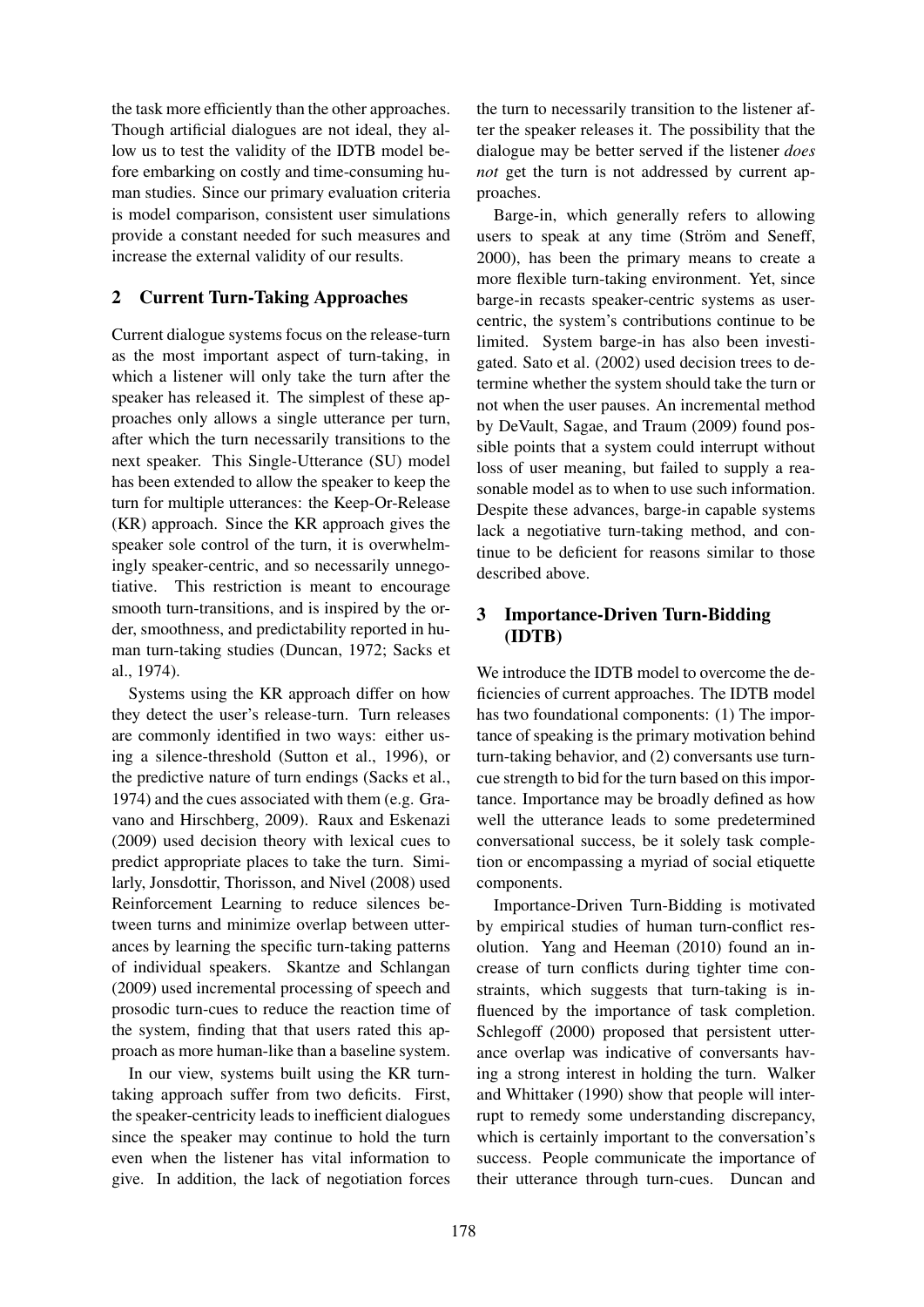Niederehe (1974) found that turn-cue strength was the best predictor of who won the turn, and this finding is consistent with the use of volume to win turns found by Yang and Heeman (2010).

The IDTB model uses turn-cue strength to bid for the turn based on the importance of the utterance. Stronger turn-cues should be used when the intended utterance is important to the overall success of the dialogue, and weaker ones when it is not. In the prototype described in Section 5, both the system and user agents bid for the turn after every utterance and the bids are conceptualized here as utterance onset: conversants should be quick to speak important utterances but slow with less important ones. This is relatively consistent with Yang and Heeman (2010). A mature version of our work will use cues in addition to utterance onset, such as those recently detailed in Gravano and Hirshberg  $(2009).$ <sup>1</sup>

A crucial element of our model is the judgment and quantization of utterance importance. We use Reinforcement Learning (RL) to determine importance by conceptualizing it as maximizing the reward over an entire dialogue. Whatever actions lead to a higher return may be thought of as more important than ones that do not.<sup>2</sup> By using RL to learn both the utterance and bid behavior, the system can find an optimal pairing between them, and choose the best combination for a given conversational situation.

# 4 Information State Update and Reinforcement Learning

We build our dialogue system using the Information State Update approach (Larsson and Traum, 2000) and use Reinforcement Learning for action selection (Sutton and Barto, 1998). The system architecture consists of an Information State (IS) that represents the agent's knowledge and is updated using a variety of rules. The IS also uses rules to propose possible actions. A condensed and compressed subset of the IS — the Reinforcement Learning State — is used to learn which proposed action to take (Heeman, 2007). It has been shown that using RL to learn dialogue polices is generally more effective than "hand crafted" dialogue policies since the learning algorithm may capture environmental dynamics that are unattended to by human designers (Levin et al., 2000).

Reinforcement Learning learns an optimal policy, a mapping between a state  $s$  and action  $a$ , where performing  $\alpha$  in  $s$  leads to the lowest expected cost for the dialogue (we use minimum cost instead of maximum reward). An  $\epsilon$ -greedy search is used to estimate Q-scores, the expected cost of some state–action pair, where the system chooses a random action with  $\epsilon$  probability and the  $argmin_a Q(s, a)$  action with 1- $\epsilon$  probability. For Q-learning, a popular RL algorithm and the one used here,  $\epsilon$  is commonly set at 0.2 (Sutton and Barto, 1998). Q-learning updates  $Q(s, a)$  based on the best action of the next state, given by the following equation, with the step size parameter  $\alpha = 1/\sqrt{N(s, a)}$  where  $N(s, a)$  is the number of times the  $s, a$  pair has been seen since the beginning of training.

$$
Q(s_t, a_t) = Q(s_t, a_t) + \alpha[cost_{t+1}+ argmin_a Q(s_{t+1}, a) - Q(s_t, a_t)]
$$

The state space should be formulated as a Markov Decision Process (MDP) for Q-learning to update Q-scores properly. An MDP relies on a first-order Markov assumption in that the transition and reward probability from some  $s_t$ ,  $a_t$  pair is completely contained by that pair and is unaffected by the history  $s_{t-1}a_{t-1}, s_{t-2}a_{t-2}, \ldots$  For this assumption to be met, care is required when deciding which features to include for learning. The RL State features we use are described in the following section.

# 5 Domain and Turn-Taking Models

In this section, we show how the IDTB approach can be implemented for a collaborative slot filling domain. We also describe the Single-Utterance and Keep-Or-Release domain implementations that we use for comparison.

## 5.1 Domain Task

We use a food ordering domain with two participants, the system and a user, and three slots: drink, burger, and side. The system's objective is to fill all three slots with the available fillers as quickly as possible. The user's role is to specify its desired filler for each slot, though that specific filler may not be available. The user simulation, while intended to be realistic, is not based on empirical data. Rather, it is designed to provide a rich turn-

 $1$ Our work (present and future) is distinct from some recent work on user pauses (Sato et al., 2002) since we treat turn-taking as an integral piece of dialogue success.

<sup>&</sup>lt;sup>2</sup>We gain an inherent flexibility in using RL since the reward can be computed by a wide array of components. This is consistent with the broad definition of importance.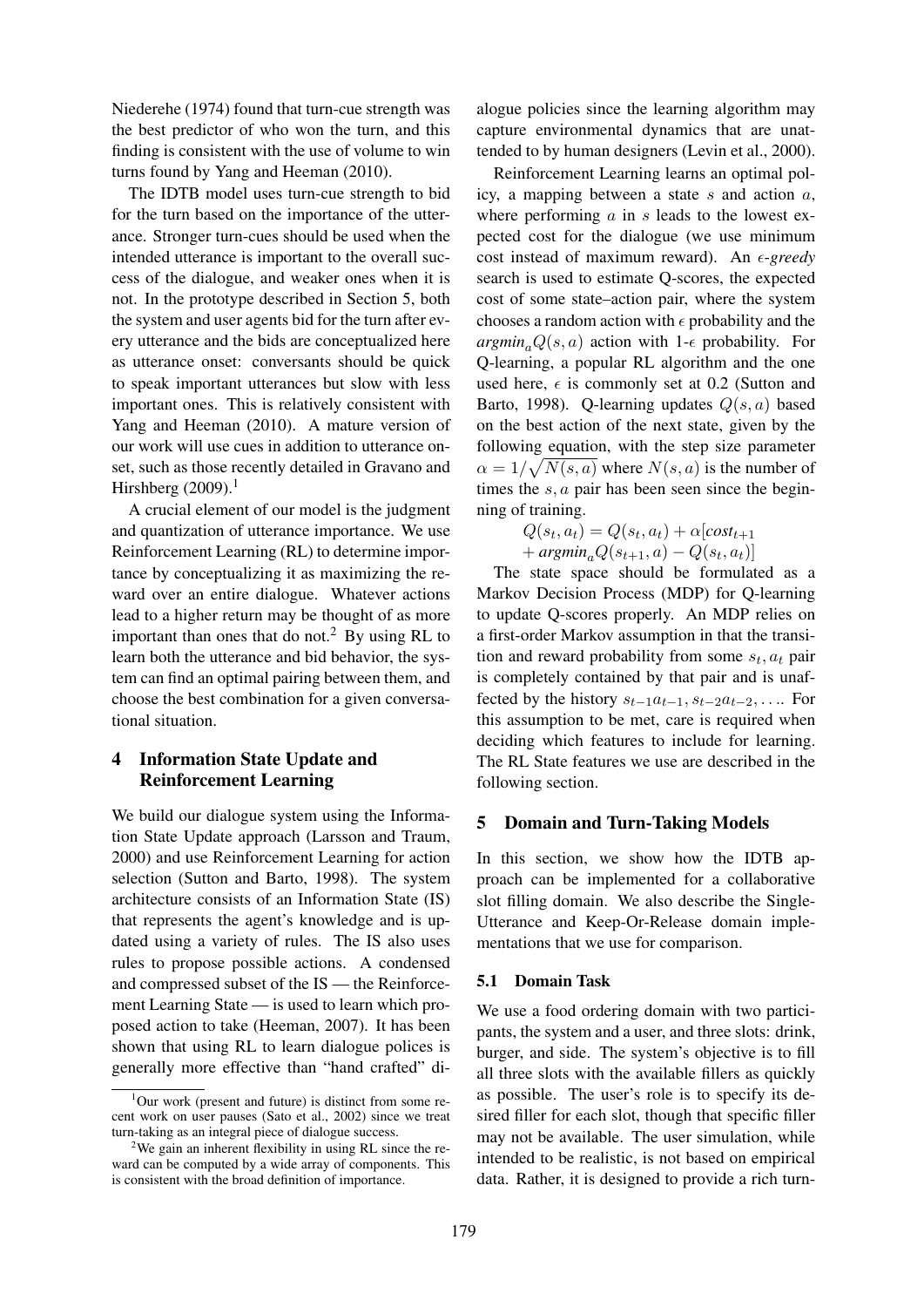taking domain to evaluate the performance of different turn-taking designs. We consider this a collaborative slot-filling task since both conversants must supply information to determine the intersection of available and desired fillers.

Users have two fillers for each slot.<sup>3</sup> A user's top choice is either available, in which case we say that the user has adequate filler knowledge, or their second choice will be available, in which we say it has inadequate filler knowledge. This assures that at least one of the user's filler is available. Whether a user has adequate or inadequate filler knowledge is probabilistically determined based on user type, which will be described in Section 5.2.

Table 1: Agent speech acts

| Agent  | Actions                                                     |  |
|--------|-------------------------------------------------------------|--|
| System |                                                             |  |
|        | query slot, inform [yes/no],<br>inform avail. slot fillers, |  |
|        | inform filler not available, bye                            |  |
| User   | inform slot filler,                                         |  |
|        | query filler availability                                   |  |

We model conversations at the speech act level, shown in Table 1, and so do not model the actual words that the user and system might say. Each agent has an Information State that proposes possible actions. The IS is made up of a number of variables that model the environment and is slightly different for the system and the user. Shared variables include *QUD*, a stack which manages the questions under discussion; *lastUtterance*, the previous utterance, and *slotList*, a list of the slot names. The major system specific IS variables that are not included in the RL State are *availSlot-Fillers*, the available fillers for each slot; and three *slotFiller* variables that hold the fillers given by the user. The major user specific IS variables are three *desiredSlotFiller* variables that hold an ordered list of fillers, and *unvisitedSlots*, a list of slots that the user believes are unfilled.

The system has a variety of speech actions: *inform [yes/no]*, to answer when the user has asked a filler availability question; *inform filler not available*, to inform the user when they have specified an unavailable filler; three *query slot* actions (one for each slot), a query which asks the user for a filler and is proposed if that specific slot is unfilled;

three *inform available slot fillers* actions, which lists the available fillers for that slot and is proposed if that specific slot is unfilled or filled with an unavailable filler; and *bye*, which is always proposed.

The user has two actions. They can inform the system of a desired slot filler, *inform slot filler*, or query the availability of a slot's top filler, *query filler availability*. A user will always respond with the same slot as a system query, but may change slots entirely for all other situations. Additional details on user action selection are given in Section 5.2.

Specific information is used to produce an instantiated speech action, what we refer to as an utterance. For example, the speech action *inform slot filler* results in the utterance of "inform drink d1." A sample dialogue fragment using the Single-Utterance approach is shown in Table 2. Notice that in Line 3 the system informs the user that their first filler, *d1*, is unavailable. The user then asks asks about the availability of its second drink choice, *d2* (Line 4), and upon receiving an affirmative response (Line 5), informs the system of that filler preference (Line 6).

Table 2: Single-Utterance dialogue

| Spkr   | Speech Action                | Utterance         |
|--------|------------------------------|-------------------|
| 1 S:   | q. slot                      | q. drink          |
| $2U$ : | <i>i.</i> slot filler        | i. drink d1       |
| 3 S:   | <i>i.</i> filler not avail   | i. not have d1    |
| 4 U:   | q. filler avail              | q. drink have d2  |
| 5 S:   | <i>i.</i> slot               | i. yes            |
| 6 U:   | <i>i.</i> slot filler        | i. drink d2       |
| 7S:    | <i>i. avail slot fillers</i> | i. burger have b1 |

Implementation in RL: The system uses RL to learn which of the IS proposed actions to take. In this domain we use a cost function based on dialogue length and the number of slots filled with an available filler:  $C =$  Number of Utterances  $+ 25 \cdot$ unavailablyFilledSlots. In the present implementation the system's *bye* utterance is costless. The system chooses the action that minimizes the expected cost of the entire dialogue from the current state.

The RL state for the speaker has seven variables:<sup>4</sup> *QUD-speaker*, the stack of speakers who have unresolved questions; *Incorrect-Slot-Fillers*,

 $3$ We use two fillers so as to minimize the length of training. This can be increased without substantial effort.

<sup>&</sup>lt;sup>4</sup>We experimented with a variety of RL States and this one proved to be both small and effective.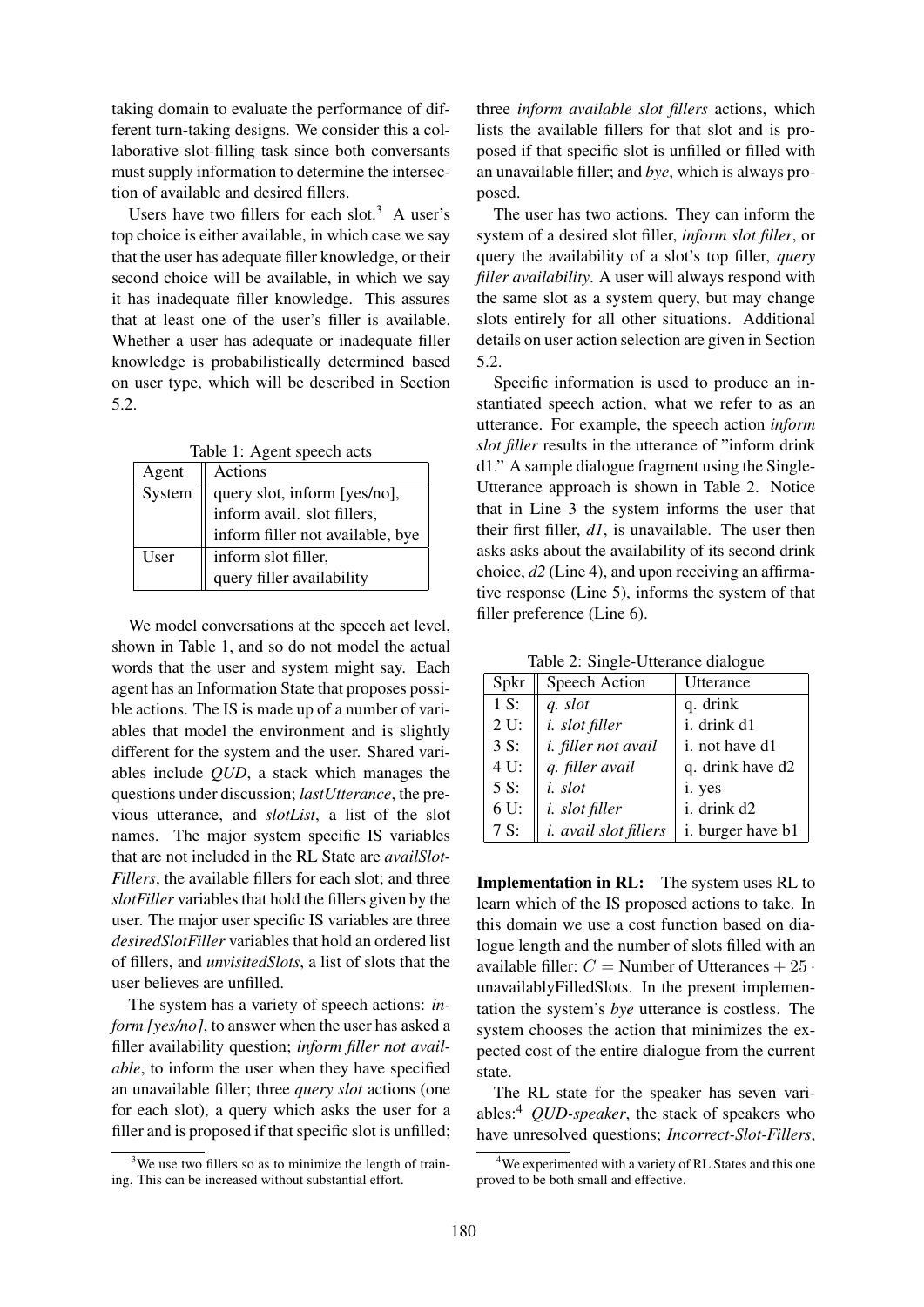a list of slot fillers (ordered chronologically on when the user informed them) that are unavailable and have not been resolved; *Last-Sys-Speech-Action*, the last speech action the system performed; *Given-Slot-Fillers*, a list of slots that the system has performed the *inform available slot filler* action on; and three booleans variables, *slot-RL*, that specify whether a slot has been filled correctly or not (e.g. Drink-RL).

## 5.2 User Types

We define three different types of users — *Experts*, *Novices*, and *Intermediates*. User types differ probabilistically on two dimensions: slot knowledge, and slot belief strength. We define experts to have a 90 percent chance of having adequate filler knowledge, intermediates a 50 percent chance, and novices a 10 percent chance. These probabilities are independent between slots. Slot belief strength represents the user's confidence that it has adequate domain knowledge for the slot (i.e. the top choice for that slot is available). It is either a strong, warranted, or weak belief (Chu-Carroll and Carberry, 1995). The intuition is that experts should know when their top choice is available, and novices should know that they do not know the domain well.

Initial slot belief strength is dependent on user type and whether their filler knowledge is adequate (their initial top choice is available). Experts with adequate filler knowledge have a 70, 20, and 10 percent chance of having Strong, Warranted, and Weak beliefs respectfully. Similarly, intermediates with adequate knowledge have a 50, 25, and 25 percent chance of the respective belief strengths. When these user types have inadequate filler knowledge the probabilities are reversed to determine belief strength (e.g. Experts with inadequate domain knowledge for a slot have a 70% chance of having a weak belief). Novice users always have a 10, 10, and 80 percent chance of the respective belief strengths.

The user choses whether to use the *query* or *inform* speech action based on the slot's belief strength. A strong belief will always result in an *inform*, a warranted belief resulting in an *inform* with  $p = 0.5$ , and weak belief will result in an *inform* with  $p = 0.25$ . If the user is informed of the correct fillers by the system's *inform*, that slot's belief strength is set to strong. If the user is informed that a filler is not available, than that filler

is removed from the desired filler list and the belief remains the same.<sup>5</sup>

### 5.3 Turn-Taking Models

We now discuss how turn-taking works for the IDTB model and the two competing models that we use to evaluate our approach. The system chooses its turn action based on the RL state and we add a boolean variable *turn-action* to the RL State to indicate when the system is performing a turn action or a speech action. The user uses belief to choose its turn action.

Turn-Bidding: Agents bid for the turn at the end of each utterance to determine who will speak next. Each bid is represented as a value between 0 and 1, and the agent with the lower value (stronger bid) wins the turn. This is consistent with the use of utterance onset. There are 5 types of bids, *highest, high, middle, low,* and *lowest*, which are spread over a portion of the range as shown in Figure 1. The system uses RL to choose a bid and a random number (uniform distribution) is generated from that bid's range. The users' bids are determined by their belief strength, which specifies the mean of a Gaussian distribution, as shown in Figure 1 (e.g Strong belief implies a  $\mu = 0.35$ ). Computing bids in this fashion leads to, on average, users with strong beliefs bidding *highest*, warranted beliefs bidding in the *middle*, and weak beliefs bidding *lowest*. The use of the probability distributions allows us to randomly decide ties between system and user bids.



Figure 1: Bid Value Probability Distribution

Single-Utterance: The Single-Utterance (SU) approach, as described in Section 2, has a rigid

<sup>&</sup>lt;sup>5</sup>In this simple domain the next filler is guaranteed to be available if the first is not. We do not model this with belief strength since it is probably not representative of reality.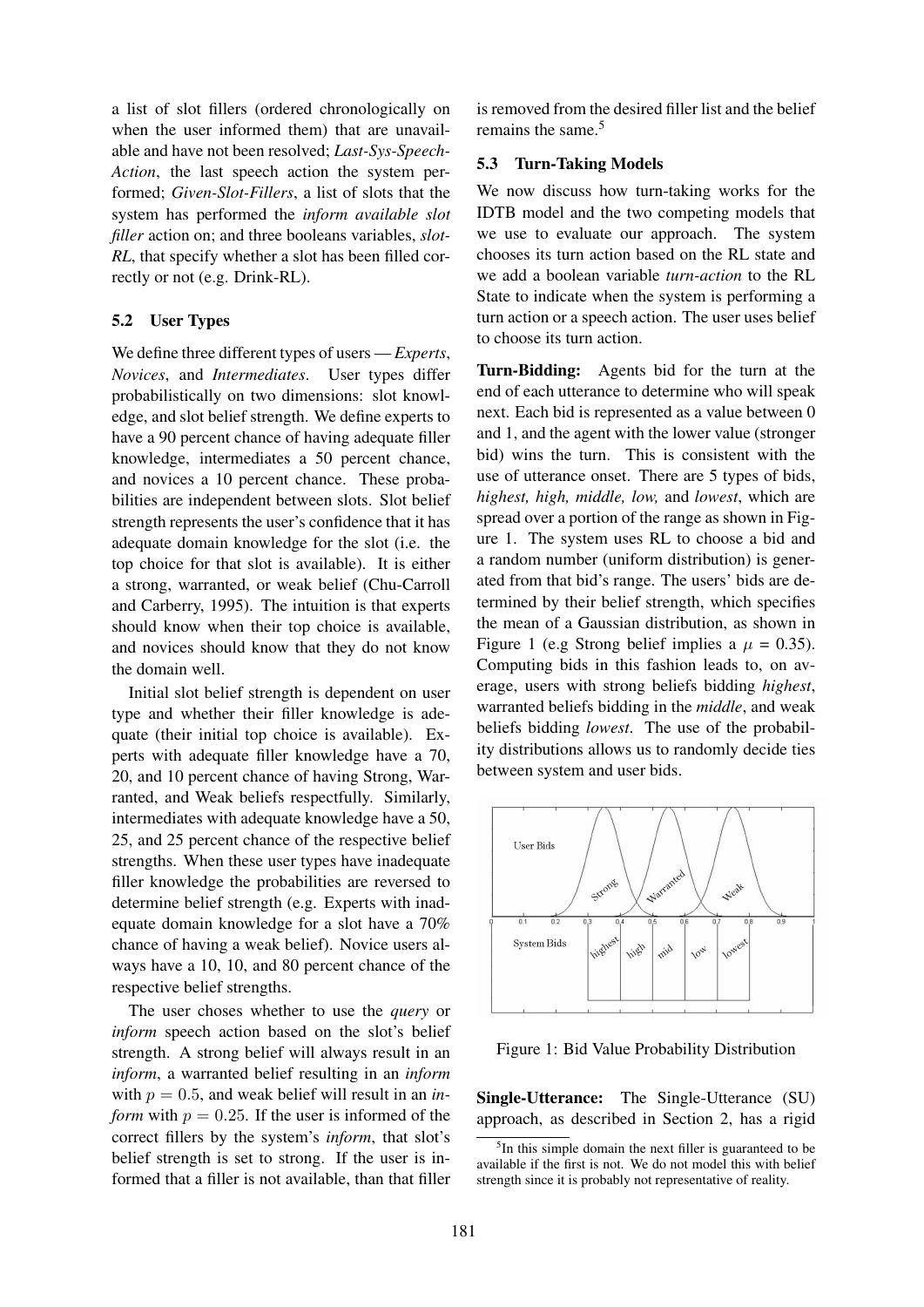turn-taking mechanism. After a speaker makes a single utterance the turn transitions to the listener. Since the turn transitions after every utterance the system must only choose appropriate utterances, not turn-taking behavior. Similarly, user agents do not have any turn-taking behavior and slot beliefs are only used to choose between a *query* and an *inform*.

Keep-Or-Release Model: The Keep-Or-Release (KR) model, as described in Section 2, allows the speaker to either keep the turn to make multiple utterances or release it. Taking the same approach as English and Heeman (2005), the system learns to keep or release the turn after each utterance that it makes. We also use RL to determine which conversant should begin the dialogue. While the use of RL imparts some importance onto the turn-taking behavior, it is not influencing whether the system gets the turn when it did not already have it. This is an crucial distinction between KR and IDTB. IDTB allows the conversants to negotiate the turn using turn-bids motivated by importance, whereas in KR only the speaker determines when the turn can transition.

Users in the KR environment choose whether to keep or release the turn similarly to bid decisions.<sup>6</sup> After a user performs an utterance, it chooses the slot that would be in the next utterance. A number,  $k$ , is generated from a Gaussian distribution using belief strength in the same manner as the IDTB users' bids are chosen. If  $k \leq 0.55$  then the user keeps the turn, otherwise it releases it.

## 5.4 Preliminary Turn-Bidding System

We described a preliminary turn-bidding system in earlier work presented at a workshop (Selfridge and Heeman, 2009). A major limitation was an overly simplified user model. We used two user types, expert and novice, who had fixed bids. Experts always bid *high* and had complete domain knowledge, and the novices always bid *low* and had incomplete domain knowledge. The system, using all five bid types, was always able to out bid and under bid the simulated users. Among other things, this situation gives the system complete control of the turn, which is at odds with the negotiative nature of IDTB. The present contribution is a more realistic and mature implementation.

#### 6 Evaluation and Discussion

We now evaluate the IDTB approach by comparing it against the two competing models: Single-Utterance and Keep-Or-Release. The three turntaking approaches are trained and tested in four user conditions: novice, intermediate, expert, and combined. In the combined condition, one of the three user types is randomly selected for each dialogue. We train ten policies for each condition and turn-taking approach. Policies are trained using Qlearning, and  $\epsilon$ *−greedy* search for 10000 epochs  $(1$  epoch = 100 dialogues, after which the Q-scores are updated) with  $\epsilon = 0.2$ . Each policy is then ran over 10000 test dialogues with no exploration  $(\epsilon = 0)$ , and the mean dialogue cost for that policy is determined. The 10 separate policy values are then averaged to create the mean policy cost. The mean policy cost between the turn-taking approaches and user conditions are shown in Table 3. Lower numbers are indicative of shorter dialogues, since the system learns to successfully complete the task in all cases.

Table 3: Mean Policy Cost for Model and User condition<sup>7</sup>

|             | Model $\parallel$ Novice $\parallel$ Int. |      |      | Expert    Combined |
|-------------|-------------------------------------------|------|------|--------------------|
| <b>SU</b>   | 7.61                                      | 7.09 | 6.43 | 7.05               |
| KR          | 6.00                                      | 6.35 | 4.46 | 6.01               |
| <b>IDTB</b> | 6.09                                      | 5.77 | 4.35 | 5.52               |

Single User Conditions: Single user conditions show how well each turn-taking approach can optimize its behavior for specific user populations and handle slight differences found in those populations. Table 3 shows that the mean policy cost of the SU model is higher than the other two models which indicates longer dialogues on average. Since the SU system must respond to every user utterance and cannot learn a turn-taking strategy to utilize user knowledge, the dialogues are necessarily longer. For example, in the expert condition the best possible dialogue for a SU interaction will have a cost of five (three user utterances for each slot, two system utterances in response). This cost is in contrast to the best expert dialogue cost of three (three user utterances) for KR and IDTB interactions.

The IDTB turn-taking approach outperforms the KR design in all single user conditions ex-

<sup>&</sup>lt;sup>6</sup>We experimented with a few different KR decision strategies, and chose the one that performed the best.

 $7$ SD between policies  $\leq 0.04$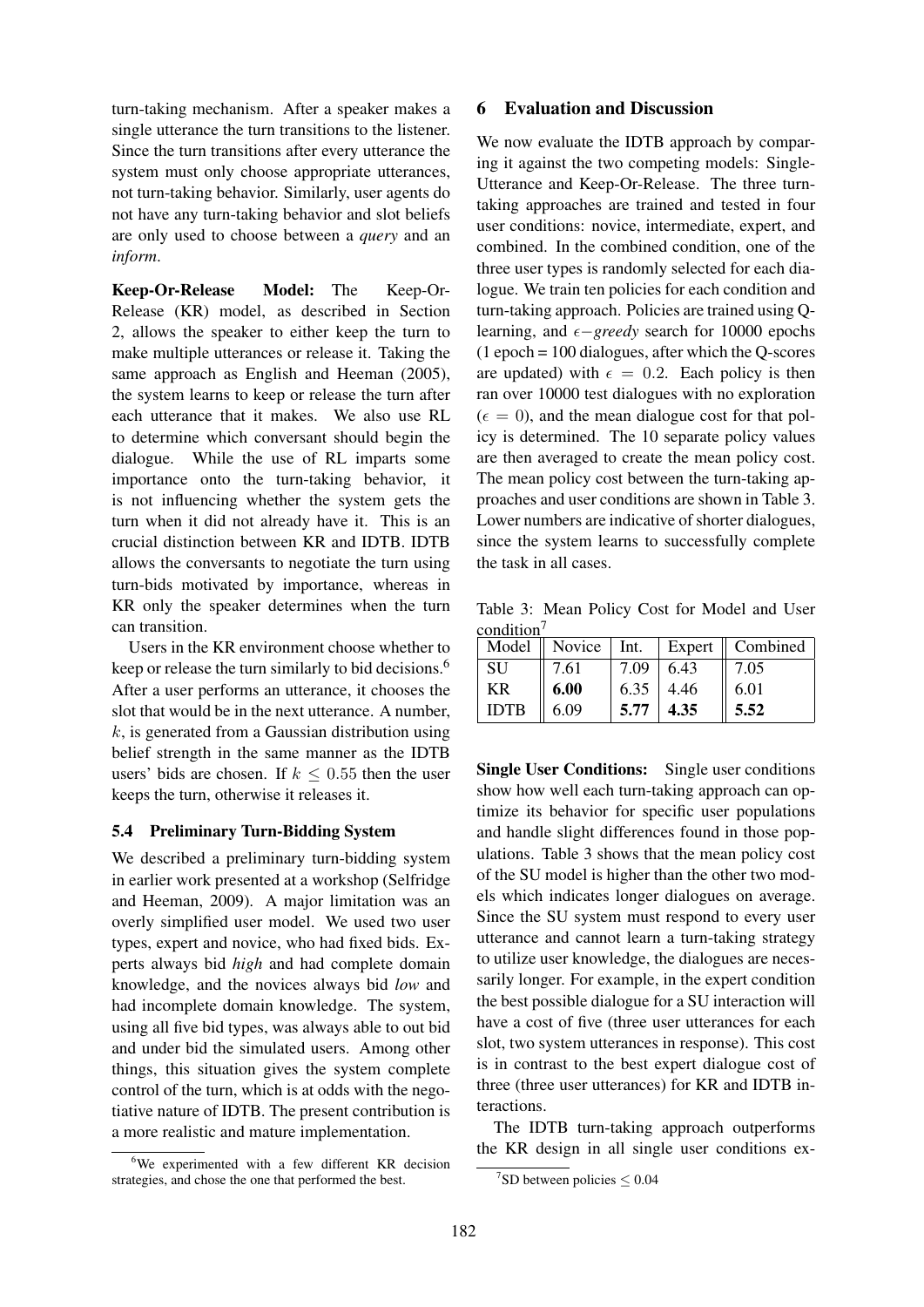cept for novice (6.09 vs. 6.00). In this condition, the KR system takes the turn first, informs the available fillers for each slot, and then releases the turn. The user can then inform its filler easily. The IDTB system attempts a similar dialogue strategy by using *highest* bids but sometimes loses the turn when users also bid *highest*. If the user uses the turn to query or inform an unavailable filler the dialogue grows longer. However, this is quite rare as shown by small difference in performance between the two models. In all other single user conditions, the IDTB approach has shorter dialogues than the KR approach (5.77 and 4.35 vs. 6.35 and 4.46). A detailed explanation of IDTB's performance will be given in Section 6.1.

Combined User Condition: We next measure performance on the combined condition that mixes all three user types. This condition is more realistic than the other three, as it better mimics how a system will be used in actual practice. The IDTB approach (mean policy  $cost = 5.52$ ) outperforms the KR (mean policy cost  $= 6.01$ ) and SU (mean policy  $cost = 7.05$ ) approaches. We also observe that KR outperforms SU. These results suggest that the more a turn-taking design can be flexible and negotiative, the more efficient the dialogues can be.

Exploiting User bidding differences: It follows that IDTB's performance stems from its negotiative turn transitions. These transitions are distinctly different than KR transitions in that there is information inherent in the users bids. A user that has a stronger belief strength is more likely to be have a higher bid and inform an available filler. Policy analysis shows that the IDTB system takes advantage of this information by using moderate bids —neither *highest* nor *lowest* bids— to filter users based on their turn behavior. The distribution of bids used over the ten learned policies is shown in Table 4. The *initial* position refers to the first bid of the dialogue; *final* position, the last bid of the dialogue; and *medial* position, all other bids. Notice that the system uses either the *low* or *mid* bids as its *initial* policy and that 67.2% of dialogue *medial* bids are moderate. These distributions show that the system has learned to use the entire bid range to filter the users, and is not seeking to win or lose the turn outright. This behavior is impossible in the KR approach.

Table 4: Bid percentages over ten policies in the Combined User condition for IDTB

| Position | H-est   High   Mid |      |               | Low  | L-est |
|----------|--------------------|------|---------------|------|-------|
| Initial  | 0.0                | 0.0  | 70.0          | 30.0 | 0.0   |
| Medial   | 20.5               | 19.4 | $24.5$   23.3 |      | 12.3  |
| Final    | 49.5               | 41.0 | 9.5           | 0.0  | 0.0   |

### 6.1 IDTB Performance:

In our domain, performance is measured by dialogue length and solution quality. However, since solution quality never affects the dialogue cost for a trained system, dialogue length is the only component influencing the mean policy cost.

The primary cause of longer dialogues are unavailable filler inform and query (UFI–Q) utterances by the user, which are easily identified. These utterances lengthen the dialogue since the system must inform the user of the available fillers (the user would otherwise not know that the filler was unavailable) and then the user must then inform the system of its second choice. The mean number of UFI–Q utterance for each dialogue over the ten learned policies are shown for all user conditions in Table 5. Notice that these numbers are inversely related to performance: the more UFI– Q utterances, the worse the performance. For example, in the combined condition the IDTB users perform 0.38 UFI–Q utterances per dialogue (u/d) compared to the 0.94 UFI–Q u/d for KR users. While a KR user will release the turn if its planned

Table 5: Mean number of UFI–Q utterances over policies

|             |                 |                     | Model   Novice   Int.   Expert    Combined |
|-------------|-----------------|---------------------|--------------------------------------------|
| ΚR          | $\bf{0.0}$      | $1.15 \pm 0.53$     | 0.94                                       |
| <b>IDTB</b> | $\parallel 0.1$ | $0.33 \,   \, 0.39$ | 0.38                                       |

utterance has a weak belief, it may select that weak utterance when first getting the turn (either after a system utterance or at the start of the dialogue). This may lead to a UFI–Q utterance. The IDTB system, however, will outbid the same user, resulting in a shorter dialogue. This situation is shown in Tables 6 and 7. The dialogue is the same until utterance 3, where the IDTB system wins the turn with a *mid* bid over the user's *low* bid. In the KR environment however, the user gets the turn and performs an unavailable filler inform, which the system must react to. This is an instance of the second deficiency of the KR approach, where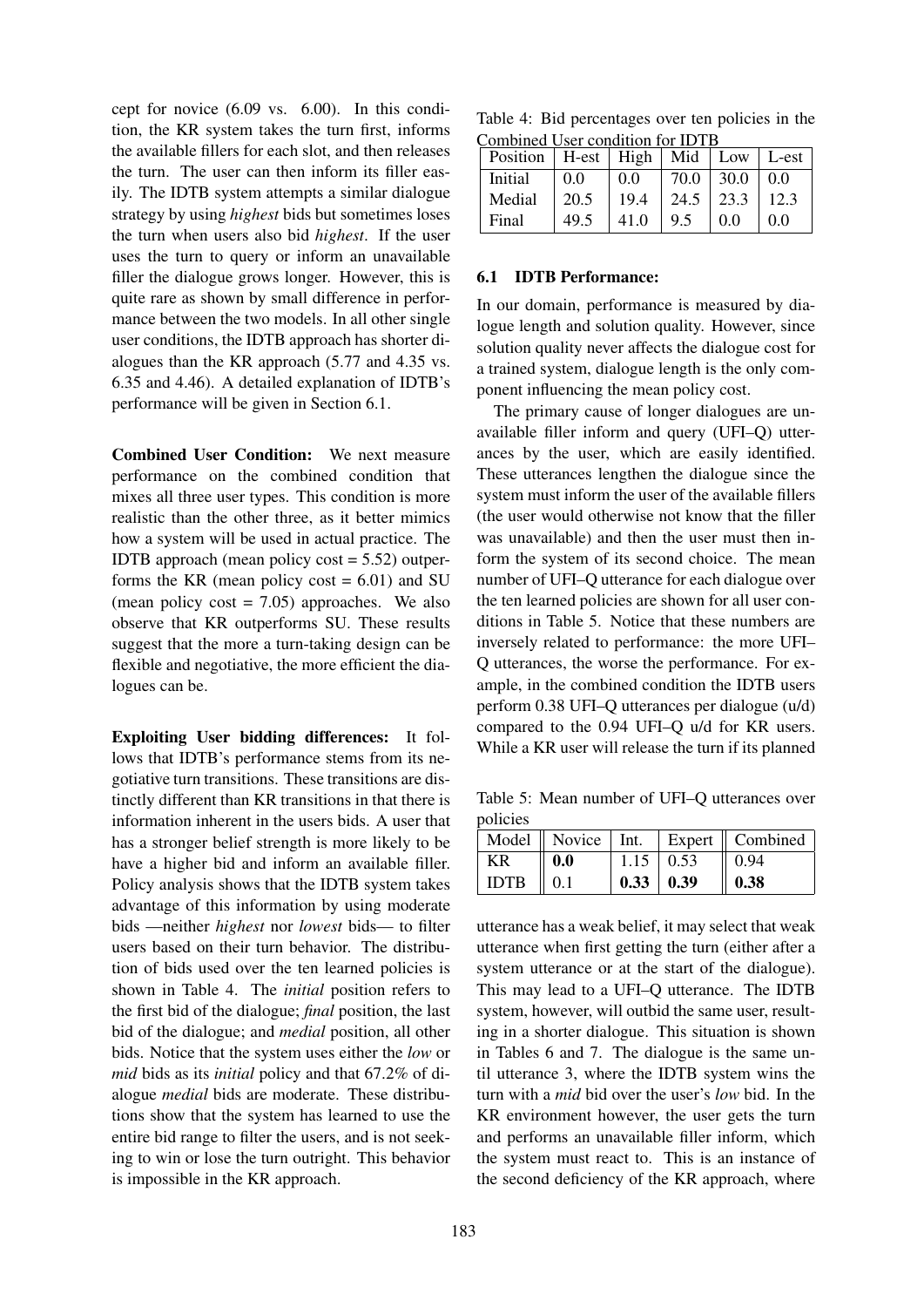| condition, cost-o |       |      |                       |
|-------------------|-------|------|-----------------------|
| Sys               | Usr   | Spkr | Utt                   |
| 1 low             | mid   | U:   | inform burger b1      |
| 2 h-est           | low   | S:   | inform burger have b3 |
| 3 mid             | low   | S:   | inform side have s1   |
| 4 mid             | h-est | U:   | inform burger b3      |
| 5 mid             | high  | U:   | inform drink d1       |
| 6 l-est           | h-est | U:   | inform side s1        |
| 7 high            | mid   | S:   | bye                   |
|                   |       |      |                       |

Table 6: Sample IDTB dialogue in Combined User condition; Cost=6

Table 7: Sample KR dialogue in Combined User condition; Cost=7

| Agent | Utt                   | Turn-Action |  |
|-------|-----------------------|-------------|--|
| 1 U:  | inform burger b1      | Release     |  |
| 2 S:  | inform burger have b3 | Release     |  |
| 3 U:  | inform side s1        | Keep        |  |
| 4 U:  | inform drink d1       | Keep        |  |
| 5 U:  | inform burger b3      | Release     |  |
| 6 S:  | inform side have s2   | Release     |  |
| 7 U:  | inform side s2        | Release     |  |
| 8 S:  | bve                   |             |  |

the speaking system should not have released the turn. The user has the same belief in both scenarios, but the negotiative nature of IDTB enables a shorter dialogues. In short, the IDTB system can win the turn when it should have it, but the KR system cannot.

A lesser cause of longer dialogues is an instance of the first deficiency of the KR systems; the listening user cannot get the turn when it should have it. Usually, this situation presents itself when the user releases the turn, having randomly chosen the weaker of the two unfilled slots. The system then has the turn for more than one utterance, informing the available fillers for two slots. However, the user already had a strong belief and available top filler for one of those slots, and the system has increased the dialogue length unnecessarily. In the combined condition, the KR system produces 0.06 unnecessary informs per dialogue, whereas the IDTB system produces 0.045 per dialogue. The novice and intermediate conditions mirror this (IDTB: 0.009, 0.076 ; KR: 0.019, 0.096 respectfully), but the expert condition does not (IDTB: 0.011, KR: 0.0014). In this case, the IDTB system wins the turn initially using a *low* bid and informs one of the strong slots, whereas the expert user initiates the dialogue for the KR environment and un-

necessary informs are rarer. In general, however, the KR approach has more unnecessary informs since the KR system can only infer that one of the user's beliefs was probably weak, otherwise the user would not have released the turn. The IDTB system handles this situation by using a *high* bid, allowing the user to outbid the system as its contribution is more important. In other words, the IDTB user can win the turn when it should have it, but the KR user cannot.

# 7 Conclusion

This paper presented the Importance-Driven Turn-Bidding model of turn-taking. The IDTB model is motivated by turn-conflict studies showing that the interest in holding the turn influences conversant turn-cues. A computational prototype using Reinforcement Learning to choose appropriate turnbids performs better than the standard KR and SU approaches in an artificial collaborative dialogue domain. In short, the Importance-Driven Turn-Bidding model provides a negotiative turn-taking framework that supports mixed-initiative interactions.

In the previous section, we showed that the KR approach is deficient for two reasons: the speaking system might not keep the turn when it should have, and might release the turn when it should not have. This is driven by KR's speaker-centric nature; the speaker has no way of judging the potential contribution of the listener. The IDTB approach however, due to its negotiative quality, does not have this problem.

Our performance differences arise from situations when the system is the speaker and the user is the listener. The IDTB model also excels in the opposite situation, when the system is the listener and the user is the speaker, though our domain is not sophisticated enough for this situation to occur. In the future we hope to develop a domain with more realistic speech acts and a more difficult dialogue task that will, among other things, highlight this situation. We also plan on implementing a fully functional IDTB system, using an incremental processing architecture that not only detects, but generates, a wide array of turn-cues.

# Acknowledgments

We gratefully acknowledge funding from the National Science Foundation under grant IIS-0713698.